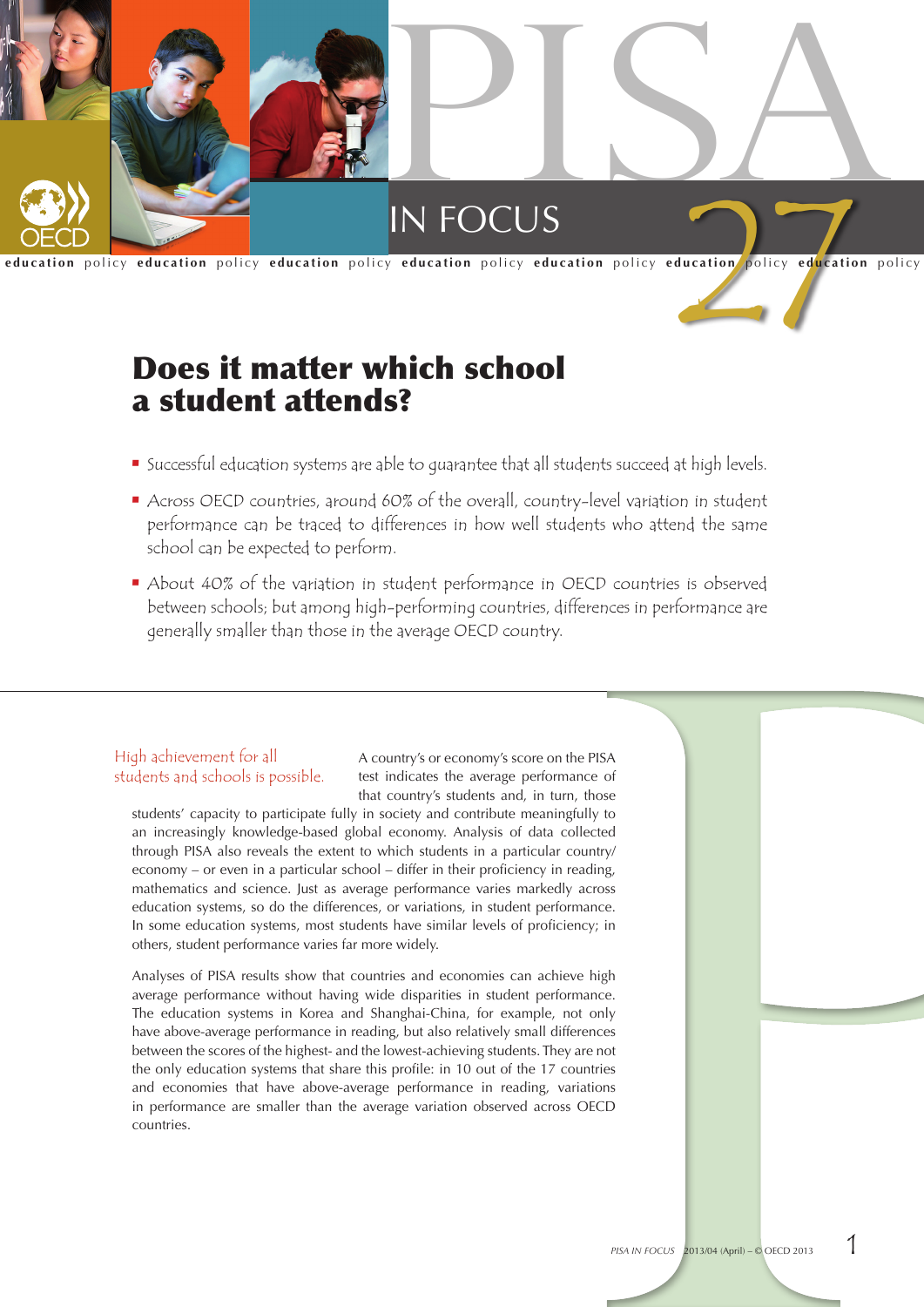

#### **Variation in student reading performance between and within schools**

Expressed as a percentage of the variation in student performance across OECD countries



Percentage of variation within and between schools

# Individual schools perform very differently from each other…

Countries and economies differ in the source of variations in student performance. Do the variations stem from differences in the performance of students who attend the same school, or between students in different schools? Across OECD countries, around 60% of the overall, country-level variation in student performance can be traced to differences in how well students who attend the same school can be expected to perform, while around 40% of the overall variation can be ascribed to differences in the expected performance of students who attend different schools. Among high-performing countries, considerable between-school variation is found in only three countries: Belgium, Japan and the Netherlands. Between-school differences account for as little as 8% of the variation in student performance in Finland, 10% in Norway, and less than 20% in Estonia, Iceland and Poland. Greater variation in performance among schools does not necessarily imply greater inequities between them; but wide disparities in student and school performance can signal unacceptable social inequities if those differences are related to school or student characteristics, such as socio-economic status, immigrant background or the language spoken at home.

Note: *Countries are ranked in descending order of the between-school variation.* Source: OECD PISA 2009 database. Table II.5.1. Source: OECD PISA 2009 database, Table II.5.1.<br>StatLink आs∏ <http://dx.doi.org/10.1787/888932343627>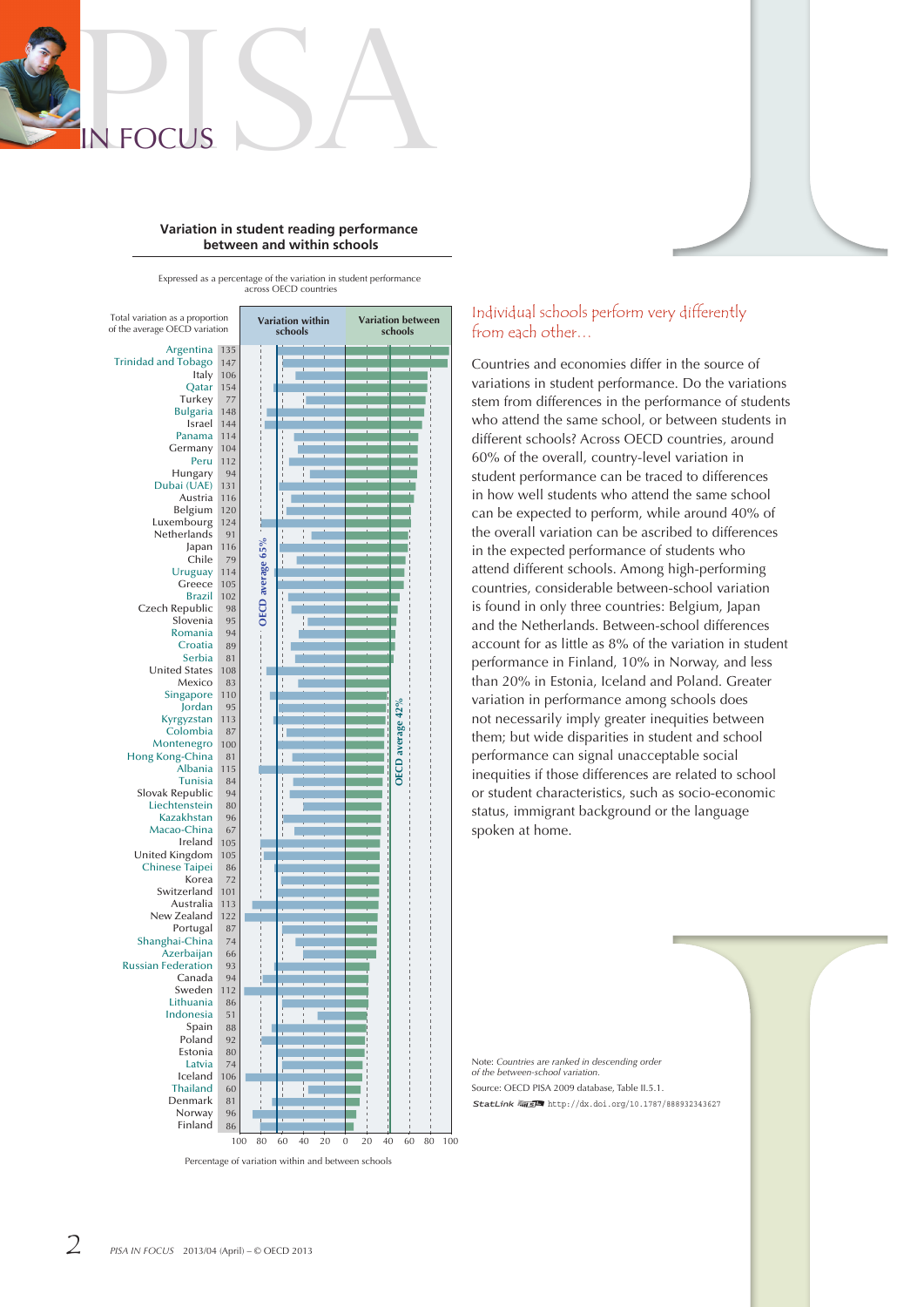# PISAin Focus

#### **Changes in overall reading performance and in variation in student performance between 2000 and 2009**



Note: *Countries in which both the change in variation and the score-point change in reading are statistically significant are marked in a darker tone.* Source: OECD PISA 2009 database, Tables V.2.1 and V.4.1 1ource: OE 2CD PISA 2009 database, Tables V.2.1 and V.4.1. <http://dx.doi.org/10.1787/888932360005>

#### …and some education policies widen those differences.

Differences in performance between schools can result from many factors. These include socio-economic differences between students who attend urban schools and those who attend rural schools, and/or differences between the policies of provinces or states in federal education systems or differences in the ways national guidelines are implemented on the ground. For example, in Germany, large differences in the expected performance of students who attend different schools are related to differences in the education policies of federal states and to the education systems' policies of selecting students for different pathways through education, usually vocational or academic, based on students' marks. In Italy, variations in the expected performance of students who attend different schools are often related to differences in the profiles of the communities the schools serve and in how national guidelines are translated into practice in different regions. Variations can also be linked to school-system characteristics that are more difficult to quantify, such as differences in the quality or the effectiveness of the instruction provided.